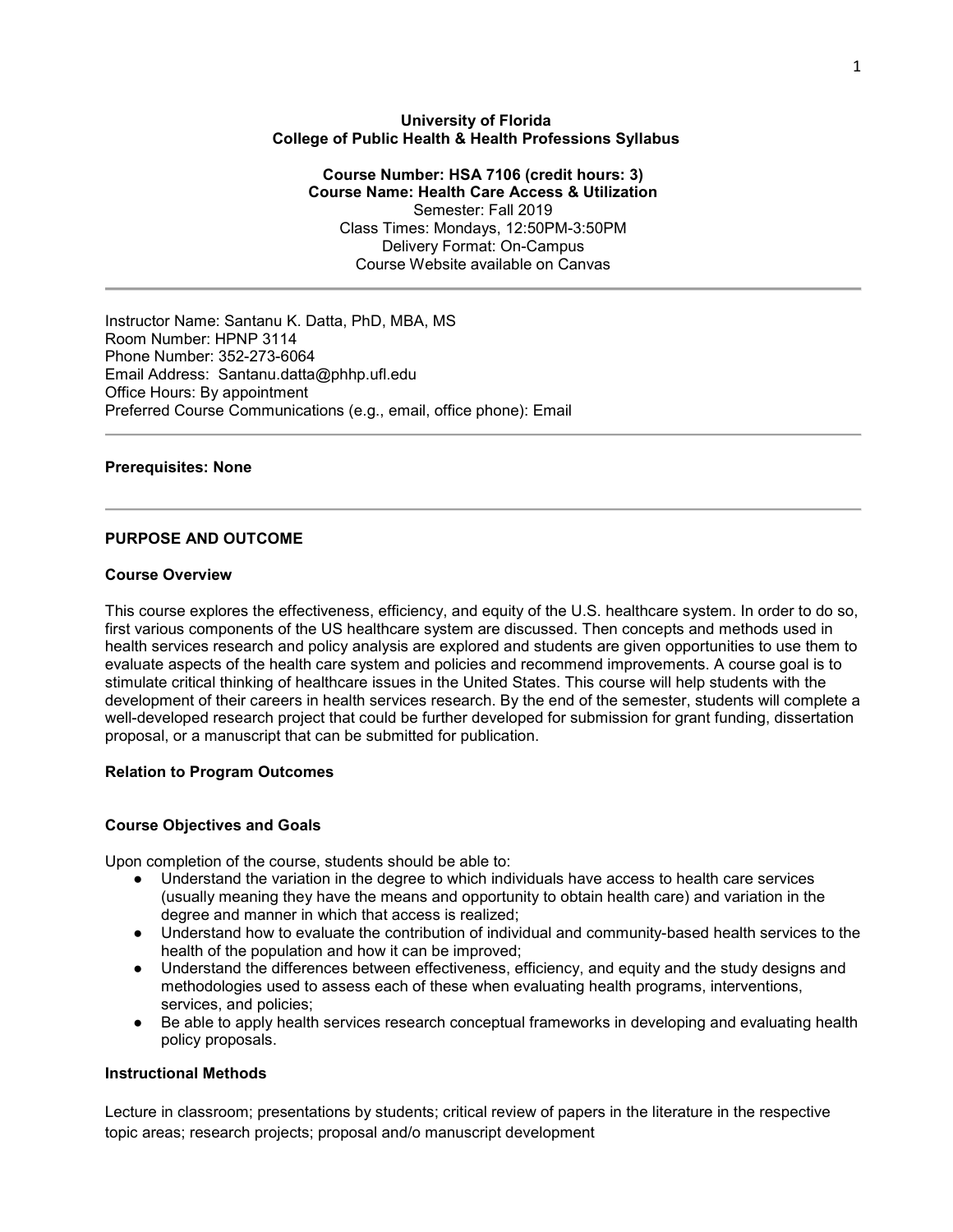# **Disclaimer**

This syllabus represents my current plans and objectives. As we go through the semester, those plans may change based on the interests and desires of the students to enhance their learning opportunities.

# **DESCRIPTION OF COURSE CONTENT**

#### **Topical Outline/Course Schedule**

| Week            | Date(s) | Topic(s)                                                             |  |  |  |  |  |  |  |
|-----------------|---------|----------------------------------------------------------------------|--|--|--|--|--|--|--|
| 1               | 27-Aug  | --Review syllabus                                                    |  |  |  |  |  |  |  |
|                 |         | --Lecture on Chapter 1                                               |  |  |  |  |  |  |  |
|                 |         | --Assign student presentations regarding the US healthcare system    |  |  |  |  |  |  |  |
| $\overline{2}$  | 03-Sept | --Review of Chapter 2                                                |  |  |  |  |  |  |  |
|                 |         | --Student presentations and discussion of US healthcare system       |  |  |  |  |  |  |  |
|                 |         | --Assign and explain Effectiveness literature review (LR) assignment |  |  |  |  |  |  |  |
| 3               | 10-Sept | Review of Chapter 3                                                  |  |  |  |  |  |  |  |
|                 |         | Student presentations and discussion of readings                     |  |  |  |  |  |  |  |
|                 |         | Work on effectiveness LR assignment                                  |  |  |  |  |  |  |  |
| 4               | 17-Sept | Review systematic review and meta-analysis concepts                  |  |  |  |  |  |  |  |
|                 |         | Student presentation and discussion of readings                      |  |  |  |  |  |  |  |
|                 |         | Work on effectiveness LR assignment                                  |  |  |  |  |  |  |  |
| 5               | 24-Sept | <b>Exam 1 on Effectiveness Concepts</b>                              |  |  |  |  |  |  |  |
|                 |         | Review Chapter 4                                                     |  |  |  |  |  |  |  |
|                 |         | Student presentation and discussion of readings                      |  |  |  |  |  |  |  |
|                 |         | <b>Effectiveness LR assignment due</b>                               |  |  |  |  |  |  |  |
| 6               | 01-Oct  | Review Chapter 5                                                     |  |  |  |  |  |  |  |
|                 |         | Student presentation and discussion of readings                      |  |  |  |  |  |  |  |
|                 |         | Assign Efficiency literature review assignment                       |  |  |  |  |  |  |  |
| 7               | 08-Oct  | Homecoming (no class)                                                |  |  |  |  |  |  |  |
| $\overline{8}$  | 15-Oct  | Lecture on Decision Analytics and Markov Modeling                    |  |  |  |  |  |  |  |
| $\overline{9}$  | 22-Oct  | Use TreeAge to develop a Markov model                                |  |  |  |  |  |  |  |
| $\overline{10}$ | 29-Oct  | <b>Exam 2 on Efficiency Concepts</b>                                 |  |  |  |  |  |  |  |
|                 |         | Review Chapter 6                                                     |  |  |  |  |  |  |  |
|                 |         | Student presentation and discussion of readings                      |  |  |  |  |  |  |  |
|                 |         | Efficiency literature review due                                     |  |  |  |  |  |  |  |
|                 |         | <b>Equity literature review assigned</b>                             |  |  |  |  |  |  |  |
| 11              | 05-Nov  | Review Chapter 7                                                     |  |  |  |  |  |  |  |
|                 |         | Student presentation and discussion of readings                      |  |  |  |  |  |  |  |
| 12              | 12-Nov  | Review Chapter 8                                                     |  |  |  |  |  |  |  |
|                 |         | Student presentation and discussion of readings                      |  |  |  |  |  |  |  |
| 13              | 19-Nov  | <b>Exam 3 on Equity Concepts</b>                                     |  |  |  |  |  |  |  |
|                 |         | Student presentation and discussion of readings                      |  |  |  |  |  |  |  |
| 14              | 26-Nov  | Thanksgiving holiday; Equity literature review due                   |  |  |  |  |  |  |  |
| 15              | 03-Dec  | Submit semester research project                                     |  |  |  |  |  |  |  |

# **Course Materials and Technology**

**Required Textbook:** Evaluating the Healthcare System - Effectiveness, Efficiency, and Equity, Fourth Edition. Charles E. Begley, PhD, David R. Lairson, PhD, Robert O. Morgan, PhD, Paul J. Rowan, PhD, Rajesh Balkrishnan, PhD, ISBN: 978-1-56793-523-3, ISBN-10: 1567935230. Available for rent or purchase through Amazon.

**Readings:** Additional readings will be assigned the week prior to their being discussed in class. Generally, two students will be assigned to lead the discussion for each reading; however, all students are excepted to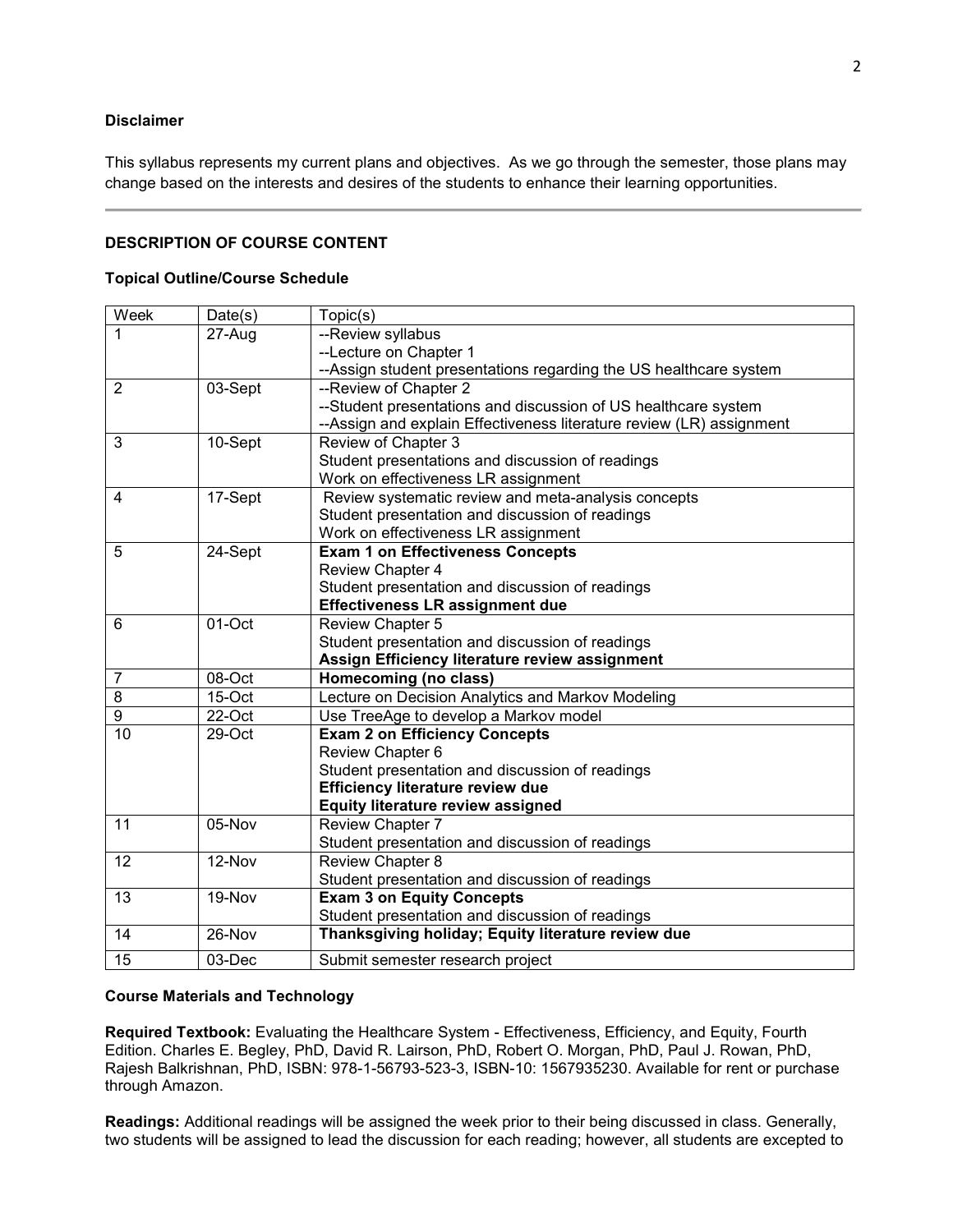read all of the assigned readings and participate in discussions. Reading materials will be provided either as a pdf on Canvas or an online link where it can be downloaded.

For technical support for this class, please contact the UF Help Desk at:

- [Learning-support@ufl.edu](about:blank)
- $\bullet$  (352) 392-HELP select option 2
- <https://lss.at.ufl.edu/help.shtml>

# **Additional Academic Resources**

[Career Connections Center:](https://career.ufl.edu/) Reitz Union Suite 1300, 352-392-1601. Career assistance and counseling services.

[Library Support:](https://cms.uflib.ufl.edu/ask) Various ways to receive assistance with respect to using the libraries or finding resources.

[Teaching Center:](https://teachingcenter.ufl.edu/) Broward Hall, 352-392-2010 or to make an appointment 352- 392- 6420. General study skills and tutoring.

[Writing Studio](https://writing.ufl.edu/writing-studio/)*:* 2215 Turlington Hall*,* 352-846-1138. Help brainstorming, formatting, and writing papers.

Student Complaints On-Campus: [Visit the Student Honor Code and Student Conduct](https://sccr.dso.ufl.edu/policies/student-honor-%20code-student-conduct-code/)  [Code webpage for more information.](https://sccr.dso.ufl.edu/policies/student-honor-%20code-student-conduct-code/)

On-Line Students Complaints: [View the Distance Learning Student Complaint Process.](https://distance.ufl.edu/getting-help/student-complaint-process/)

# **ACADEMIC REQUIREMENTS AND GRADING**

# **Grading**

# **1. Seminar Presentations (25%)**

Students will prepare and present a paper from the assigned readings and lead the discussion of the research paper assigned to them. The student will need to outline topics from the paper requiring discussion and critique the quality of the research including its strengths and weaknesses, how the research could have been conducted differently, etc. The presentation and discussion of each paper is expected to take approximately 30 minutes.

# **2. Three Exams (15% each for a total of 45%)**

Exams will be administered on the topics of Effectiveness, Efficiency, and Equity. The exams will cover the main principles and concepts that the student should learn and take with them for use in their health services research careers. The exams will mostly be in essay format and take approximately one hour long

# **3. Semester Project (total 25%; Effectiveness, Efficiency, and Equity literature reviews each 5%; final project 10%)**

Each student will pick a disease, clinical, or policy topic to work on during the semester to complete the three term papers and a final project. The term papers could be very difficult to write if a rare disease is picked since the availability of literature is every limited. Therefore, below common diseases are recommended, such as lung cancer, breast cancer, prostate cancer, colorectal cancer, bladder cancer, diabetes mellitus, chronic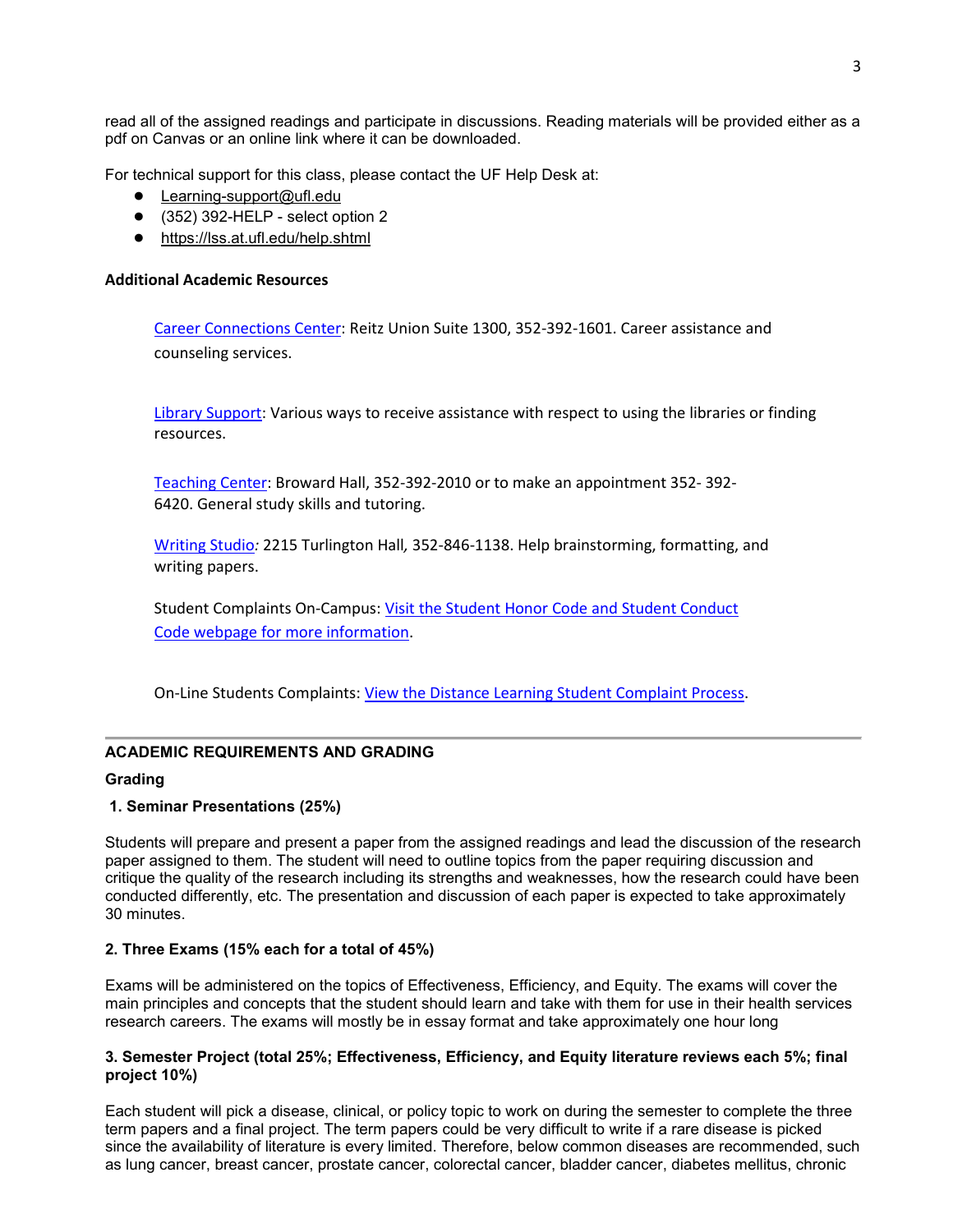obstructive pulmonary disease, depression, obesity, and pain. The clinical and policy topics to consider are smoking cessation, palliative care or end-of-life care, and screening and prevention programs.

# Effectiveness review due September, 24<sup>th</sup>; Efficiency review due October 29<sup>th</sup>; Equity review due **November 26th.**

For the final project, each student will need to submit a research proposal or manuscript using the knowledge they acquired in this class and literature reviews they conducted during the semester. Students are expected to complete a full-length research proposal or potentially publishable paper that is an in-depth, critical evaluation of the research questions/specific aims on the disease or clinical topic or health policy issue based on the 3 literature reviews completed during the semester. Students are required to discuss health-related issues taking into account effectiveness, efficiency, equity, and then discuss a policy implication for their final project. It is recommended that students choose any disease from the list provided in the first class. Changing the disease topic being researched during the middle of the semester for the final project is not recommended since considerable load will be added if the final project has a focus on a disease other than the ones for the four term papers.

Elements of Final Project should include the following sections as appropriate:

- i. Title
- ii. Abstract (300 words)<br>iii. The Introduction
- The Introduction
- iv. Research Questions/Specific Aims
- v. Literature Synthesis or Review
- vi. Theoretical Background
- vii. Significance of your Research Question(s)
- viii. Policy Implications
- ix. Research Methods (study design, sample, data collection, variables)
- x. References

R21-style proposal format is six page limit, 11-point font, with half-inch margins. Publishable manuscript format is approximately 3,000-4,000 words in length, double-spaced, 1" margins, and 11-point font.

# **The final project is due on December 3rd.**

# **Grading**

Point system used (i.e., how do course points translate into letter grades).

| <b>Points</b>   | 95- | $90 -$ | $87 -$ | 83-   | -80   | 77                       | 73-   | 70-          | 67-   | 63-   | 60-   | <b>Below</b> |
|-----------------|-----|--------|--------|-------|-------|--------------------------|-------|--------------|-------|-------|-------|--------------|
| earned          | 100 | 94.99  | 89.99  | 86.99 | 82.99 | 79.99                    | 76.99 | 72.99        | 69.99 | 66.99 | 62.99 | 60           |
| Letter<br>Grade | A   |        | В+     | B     | В-    | $\sim$<br>$\mathbf{v}^+$ |       | $\mathbf{v}$ | ∽     | L     | − ⊃   |              |

Please be aware that a C- or lower is not an acceptable grade for graduate students.

The letter grade to grade point conversion table is below. Letter grade to grade point conversions are fixed by UF and cannot be changed.

| Letter<br>Grade        | Δ<br>-      | A-   | B+   | в               | в-   | C+   | $\sim$<br>ັ         | ◠<br>ັບ− | D+  | R<br>ш | D-   | Е   | <b>WF</b> |     | <b>NG</b> | S-<br>u |
|------------------------|-------------|------|------|-----------------|------|------|---------------------|----------|-----|--------|------|-----|-----------|-----|-----------|---------|
| Grade<br><b>Points</b> | $+0.1$<br>4 | 3.67 | 3.33 | $\Omega$<br>J.U | 2.67 | 2.33 | $\sim$<br>C.<br>z.u | 1.67     | .33 | . J    | 0.67 | v.v | 0.0       | 0.0 | 0.0       | 0.0     |

More information on UF grading policy may be found at:

<http://gradcatalog.ufl.edu/content.php?catoid=10&navoid=2020#grades> <https://catalog.ufl.edu/UGRD/academic-regulations/attendance-policies/>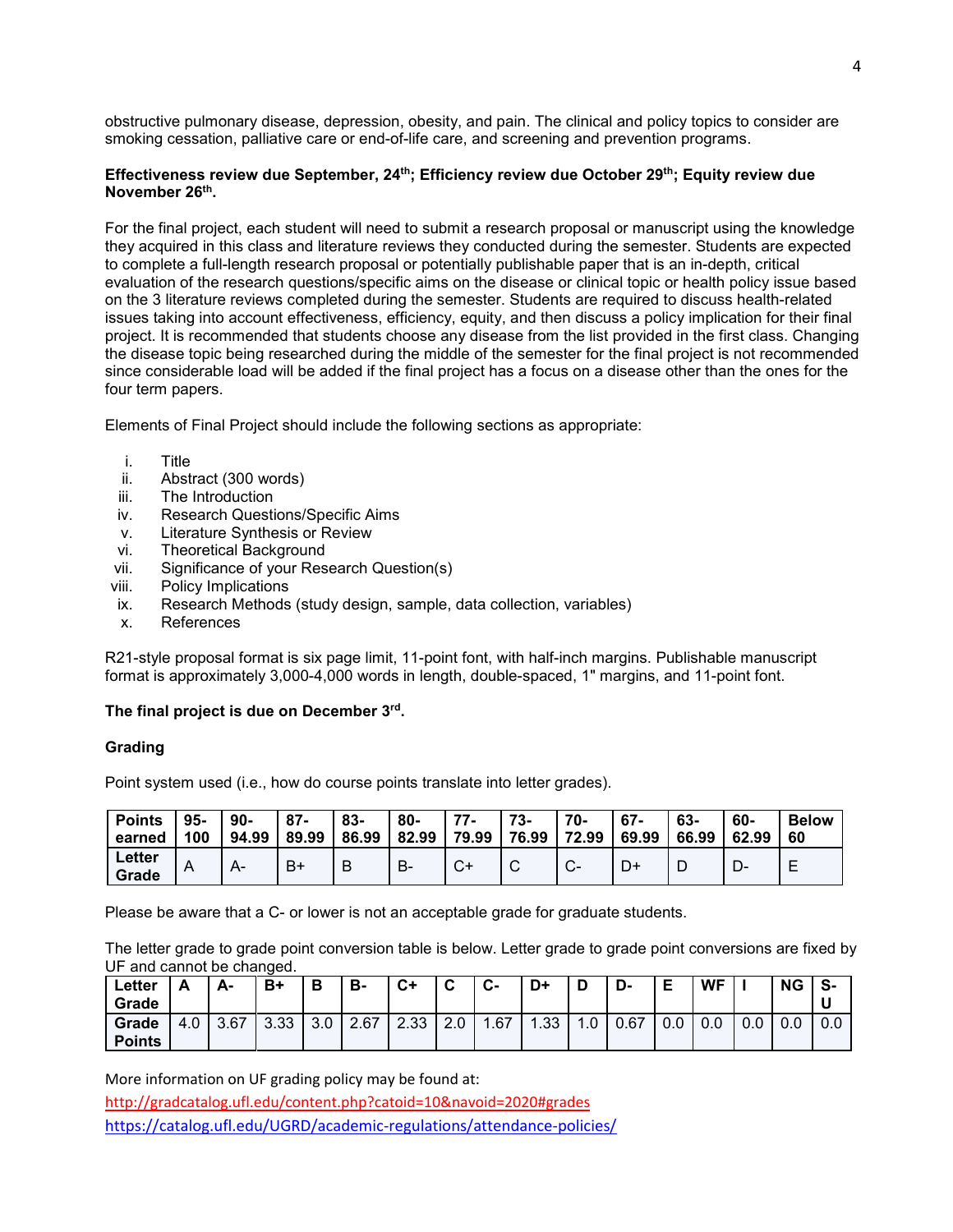#### **Exam Policy**

There will be three exams specific to the topics of Effectiveness, Efficiency, and Equity. The format of the exams are open-ended questions where students are asked to provide brief paragraphs discussing the various pertinent aspects of the topic. The exams will be approximately 1 to 1.5 hours in length as needed.

### **Policy Related to Make up Exams or Other Work**

Students are expected to complete all assignments by the due date. 10% penalty for late submission, additional 10% penalty for every 24 hours. If a student cannot take the exam during the regularly scheduled time, he/she should notify the professor as soon as possible and arrange for an alternative makeup time, preferably *before* the regularly scheduled exam.

# **Policy Related to Required Class Attendance**

All faculty are bound by the UF policy for excused absences. For information regarding the UF Attendance Policy see the Registrar website for additional details: <https://catalog.ufl.edu/ugrad/current/regulations/info/attendance.aspx>

Excused absences must be consistent with university policies in the Graduate Catalog [\(https://catalog.ufl.edu/graduate/regulations/#text\)](https://catalog.ufl.edu/graduate/regulations/#text). Additional information can be found here: <https://catalog.ufl.edu/ugrad/current/regulations/info/attendance.aspx>

The course instructor must be given notice before the start time of class via email or Canvas message if at all possible..

# **STUDENT EXPECTATIONS, ROLES, AND OPPORTUNITIES FOR INPUT**

# **Expectations Regarding Course Behavior**

Students are expected to:

- Attend all classes
- Complete reading assignments before class
- Participate in class discussions
- Be an active member of your group
- **Exhibit professional behavior**
- Laptops may be used in class only for taking notes, viewing slides, or accessing course assigned materials
- Cell phones not allowed to use during class time.

# **Communication Guidelines**

Students will be expected to communicate via the Canvas messaging system or email.

# **Academic Integrity**

Students are expected to act in accordance with the University of Florida policy on academic integrity. As a student at the University of Florida, you have committed yourself to uphold the Honor Code, which includes the following pledge:

# "**We, the members of the University of Florida community, pledge to hold ourselves and our peers to the highest standards of honesty and integrity**."

You are expected to exhibit behavior consistent with this commitment to the UF academic community, and on all work submitted for credit at the University of Florida, the following pledge is either required or implied: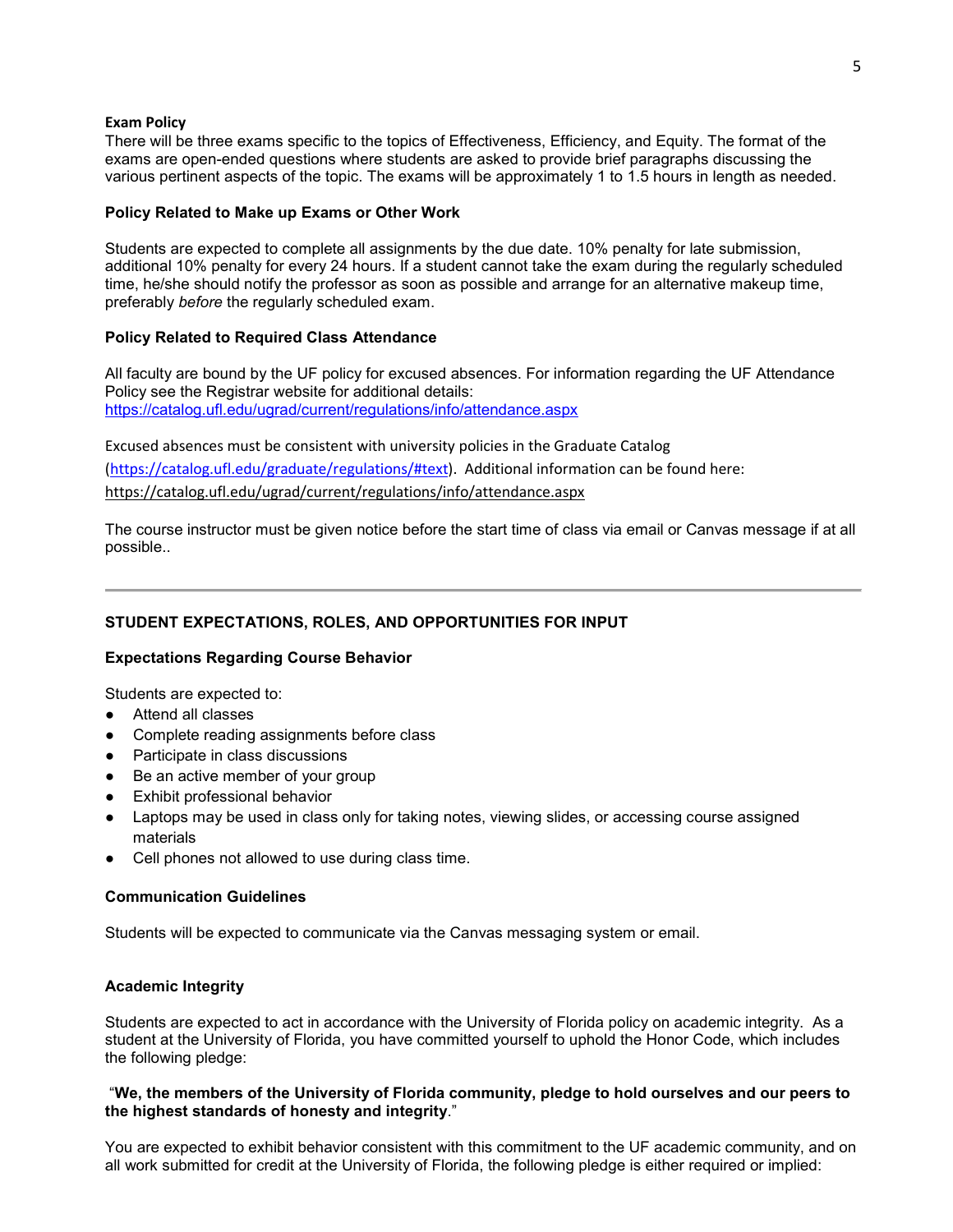# **"On my honor, I have neither given nor received unauthorized aid in doing this assignment."**

It is your individual responsibility to know and comply with all university policies and procedures regarding academic integrity and the Student Honor Code. Violations of the Honor Code at the University of Florida will not be tolerated. Violations will be reported to the Dean of Students Office for consideration of disciplinary action. For additional information regarding Academic Integrity, please see Student Conduct and Honor Code or the Graduate Student Website for additional details: <https://www.dso.ufl.edu/sccr/process/student-conduct-honor-code/>

<http://gradschool.ufl.edu/students/introduction.html>

Please remember cheating, lying, misrepresentation, or plagiarism in any form is unacceptable and inexcusable behavior.

# **Professionalism and COVID**

As students pursuing a path in the health professions or public health, it is crucial to demonstrate professional behaviors that reflect integrity and commitment to the health of patients, fellow health professionals, and to populations we serve. To accomplish this, a strong responsibility for the well-being of others must be evident in our decisions, along with accountability for our actions. Professionalism in the health disciplines requires adherence to high standards of conduct that begin long before graduation. This is particularly true during times of health emergencies such as the COVID pandemic, given our professional habits can have a direct impact upon the health of persons entrusted to us.

If you are not vaccinated, get vaccinated. Vaccines are readily available at no cost and have been demonstrated to be safe and effective against the COVID-19 virus. Visit this link for details on where to get your shot, including options that do not require an appointment: https://coronavirus.ufhealth.org/vaccinations/vaccine-availability/. Students who receive the first dose of the vaccine somewhere off-campus and/or outside of Gainesville can still receive their second dose on campus.

In response to COVID-19, the following professional practices are in place to maintain your learning environment, to enhance the safety of our in-classroom interactions, and to protect the health and safety of ourselves, our patients, our neighbors, and our loved ones.

- You are required to wear approved face coverings at all times while in Health Science Center classrooms and within Health Science Center buildings even if you are vaccinated.
- If you are sick, stay home and self-quarantine. Please visit the UF Health Screen, Test & Protect website about next steps, retake the questionnaire and schedule your test for no sooner than 24 hours after your symptoms began. Please call your primary care provider if you are ill and need immediate care or the UF Student Health Care Center at 352-392-1161 (or email covid@shcc.ufl.edu) to be evaluated for testing and to receive further instructions about returning to campus. UF Health Screen, Test & Protect offers guidance when you are sick, have been exposed to someone who has tested positive or have tested positive yourself. Visit the UF Health Screen, Test & Protect website for more information.
- Continue to follow healthy habits, including best practices like frequent hand washing.
- Avoid crowded places (including gatherings/parties with more than 10 people)

Sanitizing supplies are available in the classroom if you wish to wipe down your desks prior to sitting down and at the end of the class. Hand sanitizing stations will be located in every classroom.

Course materials will be provided to you with an excused absence, and you will be given a reasonable amount of time to make up work. If you are withheld from campus by the Department of Health through Screen, Test &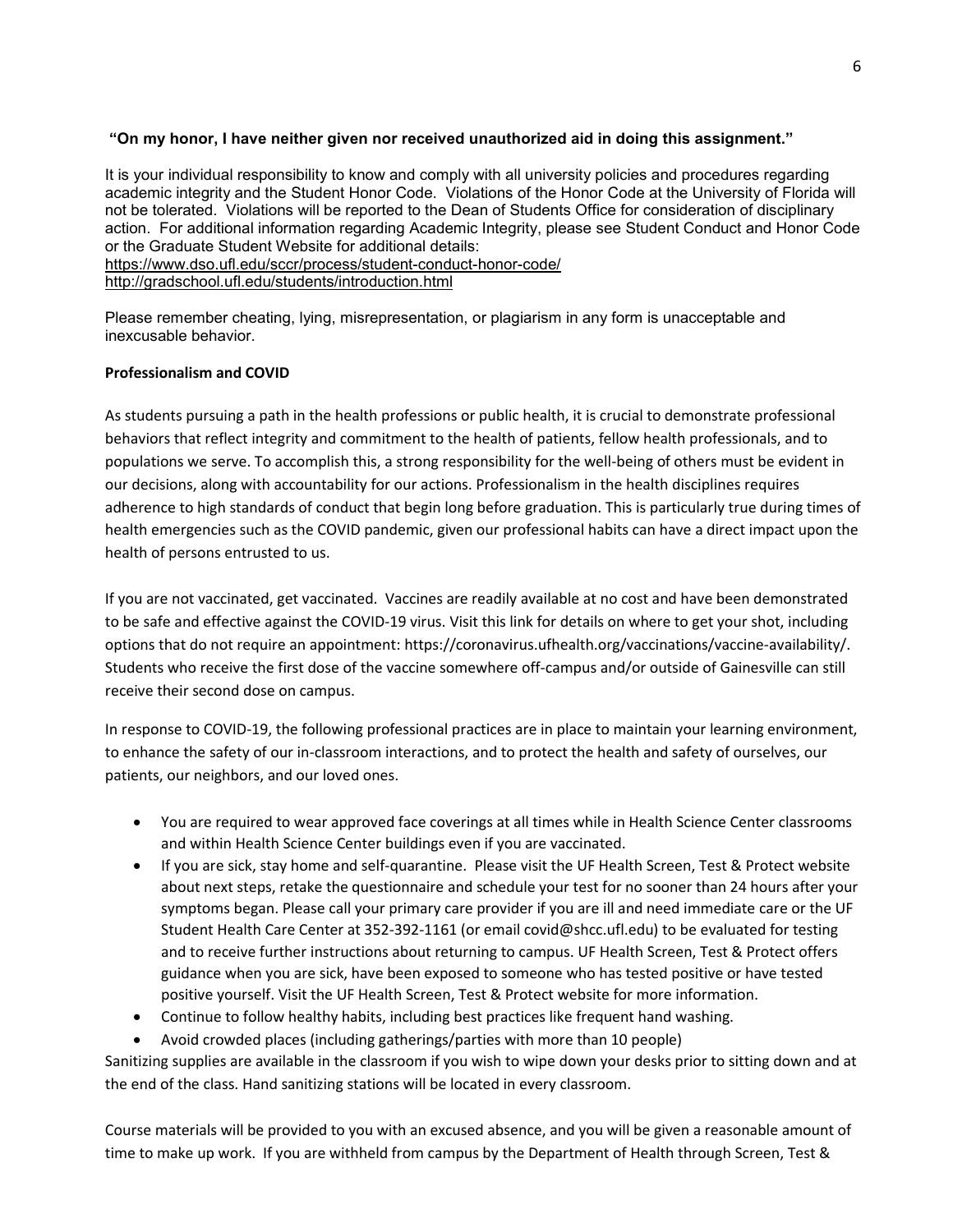Protect you are not permitted to use any on campus facilities. Students attempting to attend campus activities when withheld from campus will be referred to the Dean of Students Office.

Continue to regularly visit coronavirus.UFHealth.org and coronavirus.ufl.edu for up-to-date information about COVID-19 and vaccination.

### **COVID-19 Symptoms**

See https://www.cdc.gov/coronavirus/2019-ncov/symptoms-testing/symptoms.html for information about COVID-19 symptoms, which may include fever, cough, shortness of breath or difficulty breathing, fatigue, chills, muscle or body aches, headache, sore throat, congestion or runny nose, nausea or vomiting, diarrhea, and loss of taste or smell.

#### **Recording Within the Course:**

Students are allowed to record video or audio of class lectures. However, the purposes for which these recordings may be used are strictly controlled. The only allowable purposes are (1) for personal educational use, (2) in connection with a complaint to the university, or (3) as evidence in, or in preparation for, a criminal or civil proceeding. All other purposes are prohibited. Specifically, students may not publish recorded lectures without the written consent of the instructor.

A "class lecture" is an educational presentation intended to inform or teach enrolled students about a particular subject, including any instructor-led discussions that form part of the presentation, and delivered by any instructor hired or appointed by the University, or by a guest instructor, as part of a University of Florida course. A class lecture does not include lab sessions, student presentations, clinical presentations such as patient history, academic exercises involving solely student participation, assessments (quizzes, tests, exams), field trips, private conversations between students in the class or between a student and the faculty or lecturer during a class session.

Publication without permission of the instructor is prohibited. To "publish" means to share, transmit, circulate, distribute, or provide access to a recording, regardless of format or medium, to another person (or persons), including but not limited to another student within the same class section. Additionally, a recording, or transcript of a recording, is considered published if it is posted on or uploaded to, in whole or in part, any media platform, including but not limited to social media, book, magazine, newspaper, leaflet, or third party note/tutoring services. A student who publishes a recording without written consent may be subject to a civil cause of action instituted by a person injured by the publication and/or discipline under UF Regulation 4.040 Student Honor Code and Student Conduct Code.

# **Policy Related to Guests Attending Class:**

Only registered students are permitted to attend class. However, we recognize that students who are caretakers may face occasional unexpected challenges creating attendance barriers. Therefore, by exception, a department chair or his or her designee (e.g., instructors) may grant a student permission to bring a guest(s) for a total of two class sessions per semester. This is two sessions total across all courses. No further extensions will be granted. Please note that guests are **not** permitted to attend either cadaver or wet labs. Students are responsible for course material regardless of attendance. For additional information, please review the Classroom Guests of Students policy in its entirety. Link to full policy:

<http://facstaff.phhp.ufl.edu/services/resourceguide/getstarted.htm>

# **Online Faculty Course Evaluation Process**

Students are expected to provide professional and respectful feedback on the quality of instruction in this course by completing course evaluations online via GatorEvals. Guidance on how to give feedback in a professional and respectful manner is available at [https://gatorevals.aa.ufl.edu/students/.](https://gatorevals.aa.ufl.edu/students/) Students will be notified when the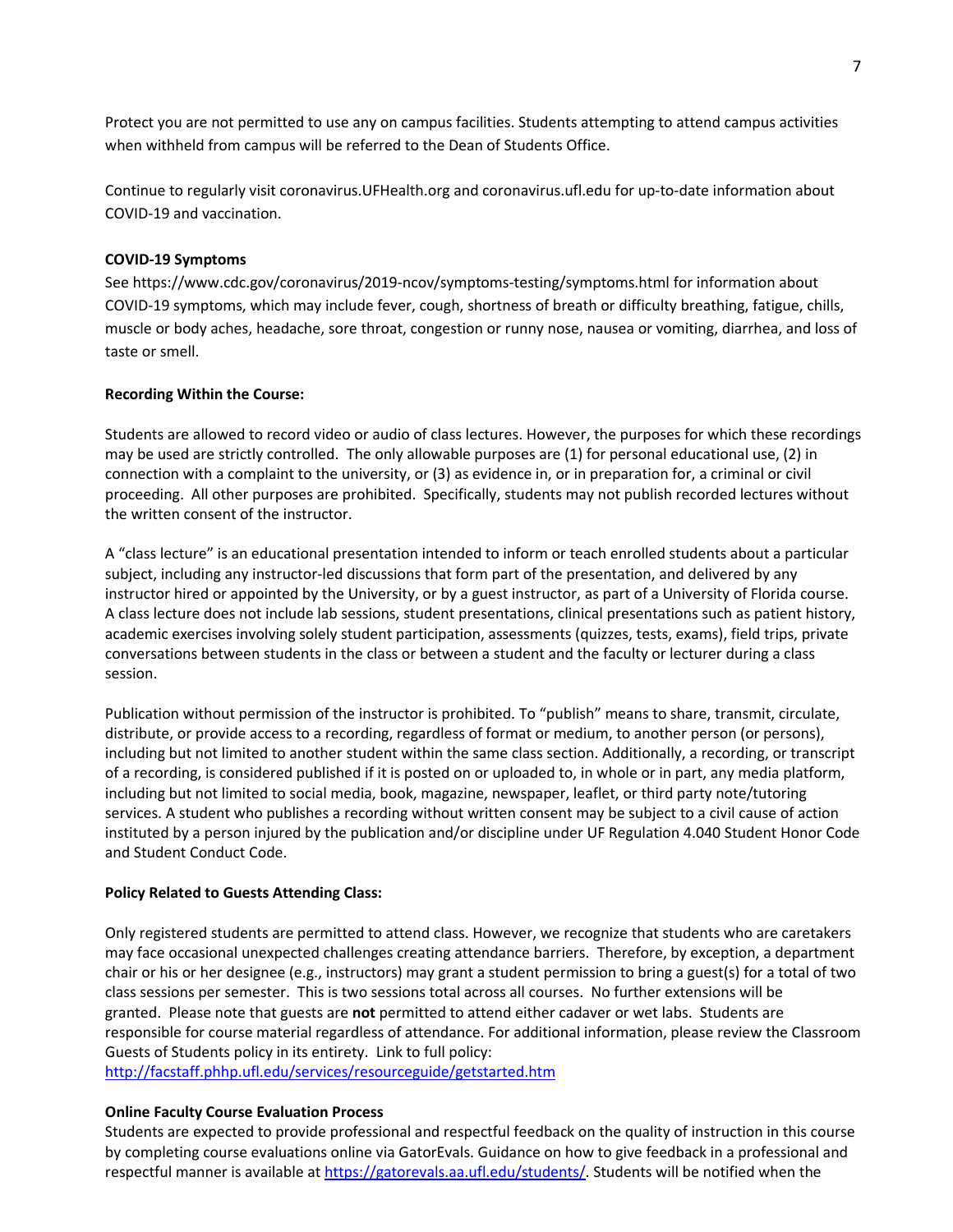evaluation period opens, and can complete evaluations through the email they receive from GatorEvals, in their Canvas course menu under GatorEvals, or via [https://ufl.bluera.com/ufl/.](https://urldefense.proofpoint.com/v2/url?u=https-3A__ufl.bluera.com_ufl_&d=DwMFAg&c=sJ6xIWYx-zLMB3EPkvcnVg&r=y2HjEMjRMHJhfdvLrqJZlYczRsfp5e4TfQjHuc5rVHg&m=WXko6OK_Ha6T00ZVAsEaSh99qRXHOgMNFRywCoehRho&s=itVU46DDJjnIg4CW6efJOOLgPjdzsPvCghyfzJoFONs&e=) Summaries of course evaluation results are available to students at [https://gatorevals.aa.ufl.edu/public-results/.](https://gatorevals.aa.ufl.edu/public-results/)

# **SUPPORT SERVICES**

# **Accommodations for Students with Disabilities**

If you require classroom accommodation because of a disability, you must register with the Dean of Students Office [http://www.dso.ufl.edu](http://www.dso.ufl.edu/) within the first week of class. The Dean of Students Office will provide documentation of accommodations to you, which you then give to me as the instructor of the course to receive accommodations. Please make sure you provide this letter to me by the end of the second week of the course. The College is committed to providing reasonable accommodations to assist students in their coursework.

# **Counseling and Student Health**

Students sometimes experience stress from academic expectations and/or personal and interpersonal issues that may interfere with their academic performance. If you find yourself facing issues that have the potential to or are already negatively affecting your coursework, you are encouraged to talk with an instructor and/or seek help through University resources available to you.

- The **Counseling and Wellness Center** 352-392-1575 offers a variety of support services such as psychological assessment and intervention and assistance for math and test anxiety. Visit their web site for more information: [http://www.counseling.ufl.edu.](http://www.counseling.ufl.edu/) On line and in person assistance is available.
- **U Matter We Care** website: [http://www.umatter.ufl.edu/.](http://www.umatter.ufl.edu/) If you are feeling overwhelmed or stressed, you can reach out for help through the You Matter We Care website, which is staffed by Dean of Students and Counseling Center personnel.
- The **Student Health Care Center** at Shands is a satellite clinic of the main Student Health Care Center located on Fletcher Drive on campus. Student Health at Shands offers a variety of clinical services. The clinic is located on the second floor of the Dental Tower in the Health Science Center. For more information, contact the clinic at 392-0627 or check out the web site at: <https://shcc.ufl.edu/>
- Crisis intervention is always available 24/7 from: Alachua County Crisis Center (352) 264-6789 <http://www.alachuacounty.us/DEPTS/CSS/CRISISCENTER/Pages/CrisisCenter.aspx>
- **University Police Department**: [Visit UF Police Department website](https://police.ufl.edu/) or call 352-392-1111 (or 9-1-1 for emergencies).
- **UF Health Shands Emergency Room / Trauma Center:** For immediate medical care call 352-733- 0111 or go to the emergency room at 1515 SW Archer Road, Gainesville, FL 32608; [Visit the UF](https://ufhealth.org/emergency-room-trauma-center)  [Health Emergency Room and Trauma Center website.](https://ufhealth.org/emergency-room-trauma-center)

Do not wait until you reach a crisis to come in and talk with us. We have helped many students through stressful situations impacting their academic performance. You are not alone so do not be afraid to ask for assistance.

# **Inclusive Learning Environment**

Public health and health professions are based on the belief in human dignity and on respect for the individual. As we share our personal beliefs inside or outside of the classroom, it is always with the understanding that we value and respect the diversity of background, experience, and opinion, where every individual feels valued. We believe in, and promote, openness and tolerance of differences in ethnicity and culture, and we respect differing personal, spiritual, religious and political values. We further believe that celebrating such diversity enriches the quality of the educational experiences we provide our students and enhances our own personal and professional relationships. We embrace The University of Florida's Non-Discrimination Policy, which reads, "The University shall actively promote equal opportunity policies and practices conforming to laws against discrimination. The University is committed to non-discrimination with respect to race, creed, color, religion, age, disability, sex, sexual orientation, gender identity and expression, marital status, national origin, political opinions or affiliations, genetic information and veteran status as